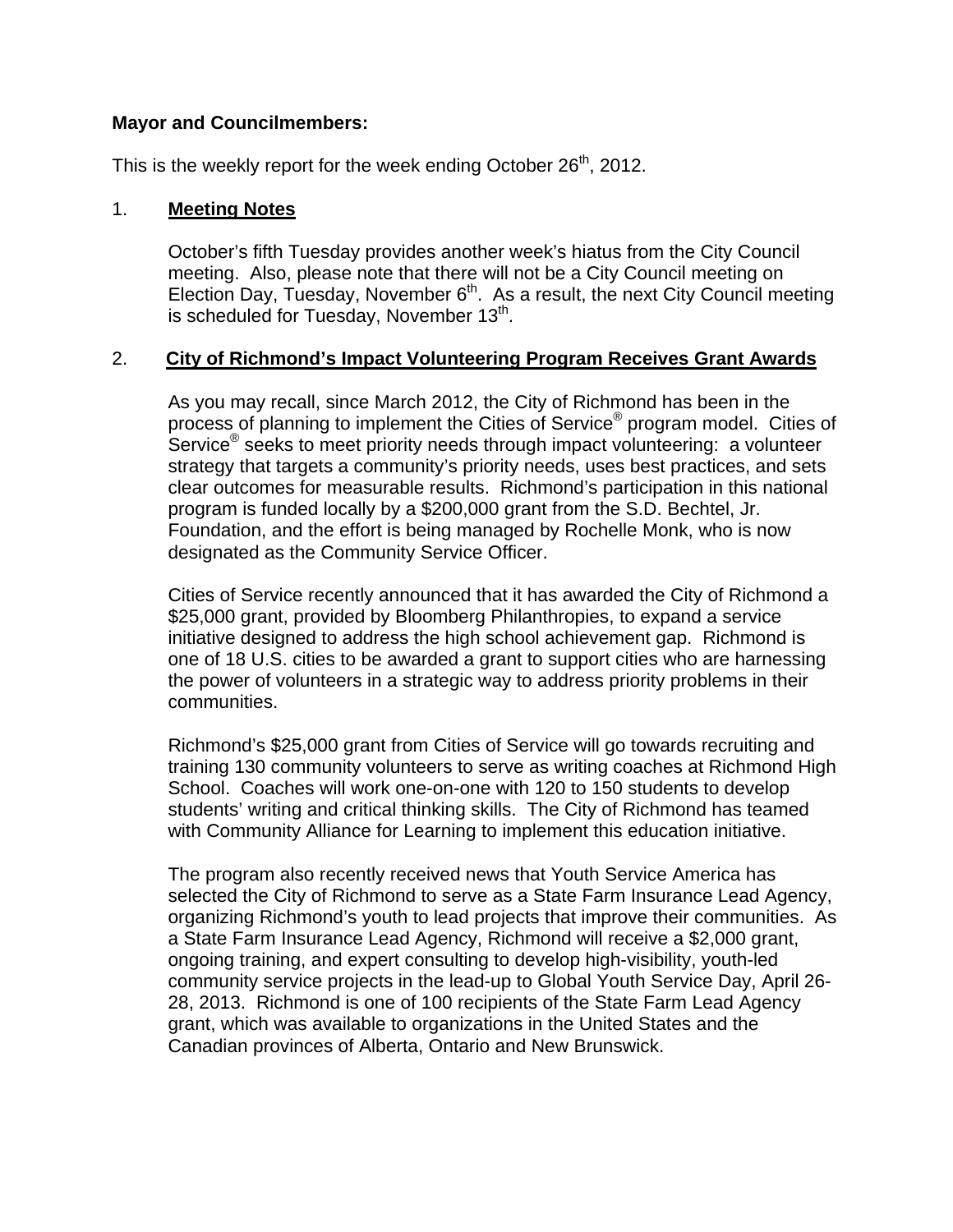For additional information regarding these initiatives, please contact Rochelle Monk at (510) 620-6511.

### 3. **RichmondBUILD is Highlighted by the Environmental Protection Agency (EPA) Region 9 as One of their Success Stories**

With the headline, "RichmondBUILDs Hope and Community through Training and Sustainable Jobs," EPA Region 9 Brownfields recently touted Richmond's local employment and training program as a "success story" in one of their recent publications.

As noted in the EPA article, one of RichmondBUILD's greatest achievements is its high graduation rate. Over 130 students have enrolled in the program since 2007 with 122 of those graduating. The program has an 80 percent job placement rate, with program students able to earn between \$12–\$36 per hour working as hazardous waste removal workers, emergency response team workers, construction laborers, crime scene cleanup workers, and quality assurance/quality control (QA/QC) technicians, among others.

To qualify for the program, prospective students need to be Richmond residents, 18 years or older, have a right to work status, and be able to pass basic math, reading and fitness tests. RichmondBUILD takes a multifaceted approach in assisting students in job placement including: local hire ordinance, union partnerships, leveraging related cleanup efforts/programs, staffing agencies, and direct placement. There is a one year follow-up with students who are placed in jobs. Students who have graduated the program have worked on jobs as diverse as: helping clean up the oil spill in the Gulf; removing hazardous materials from military fleets which are to be retired and dry docked in the Bay Area; and helping recycle electronics in California. Graduates have also worked on multiple EPA Brownfields and Superfund sites in California, including American Recovery and Reinvestment Act (ARRA) grant recipient Mira Flores and the EPA Superfund site Naval Air Station Moffett Field.

RichmondBUILD partners with the Environmental Protection Agency, the Department of Labor, Building Trades Council, The San Francisco Foundation, Chevron, PG&E, and others in this program.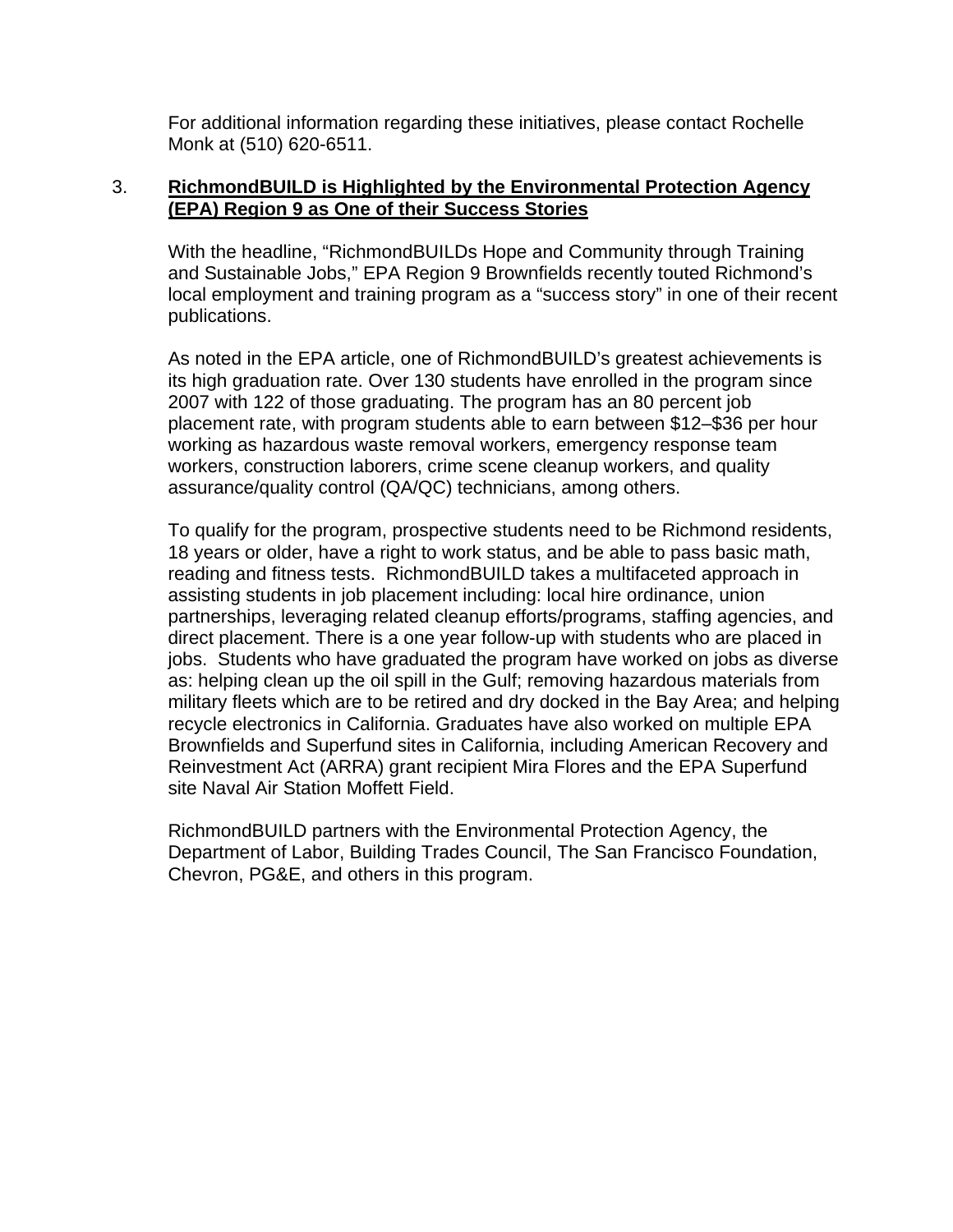

# 4. **Health in All Policies Community Workshops**

Health in All Policies (HiAP) recognizes that the causes of health disparities and the resulting health inequities are the consequence of a variety of social factors that impact individuals and communities "upstream," beyond the scope of traditional health services. This concept acknowledges that all city departments impact health, even those that we do not traditionally consider as conducting health-related work. The City Richmond's Health in All Policies Strategy is a collaborative approach with the goal of improving health equity by addressing the social determinants of health and integrating health into the decision making processes across all departments of the City.

Those interested in this Health in All Policies effort can learn more about this strategy and provide feedback at an informational meeting on November  $8<sup>th</sup>$  and at a workshop on November  $29<sup>th</sup>$ , both from 6:00 - 7:30 PM in the City Council Chambers. **Find out more about Health in All Policies at**  www.richmondhealth.org**.**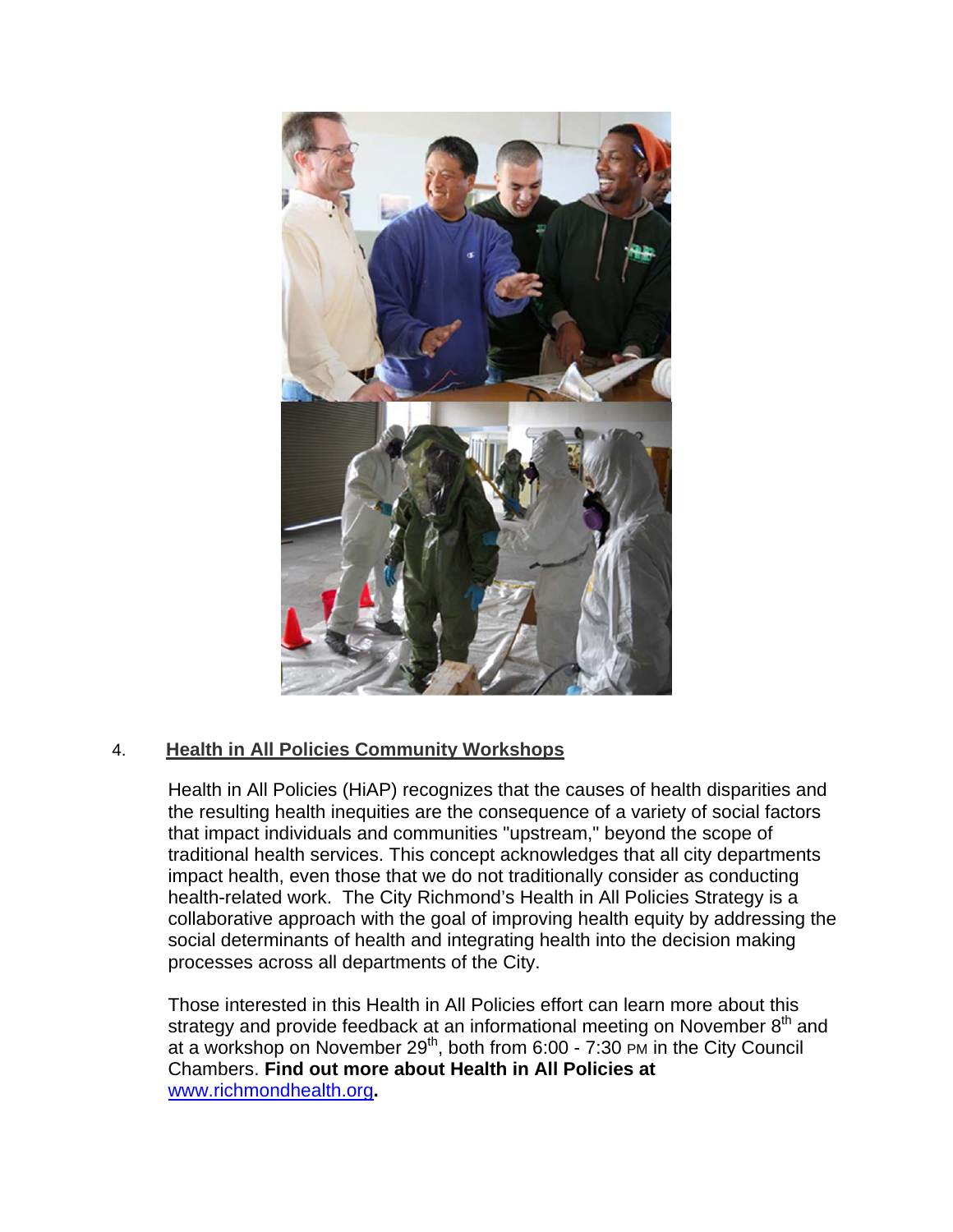

### 5. **Richmond Health Equity Partnership**

As part of the Health in All Policies strategy (described above), this past Wednesday, October  $24<sup>th</sup>$ , the City of Richmond hosted the seventh meeting of the Richmond Health Equity Partnership, which is a partnership between the City of Richmond, Contra Costa Health Services, West Contra Costa Unified School District, and UC Berkeley to advance health and health equity. The Richmond Health Equity Partnership is funded, in part, by a grant from The California Endowment.

At this most recent meeting, UC Berkeley Associate Professor Jason Corburn provided a presentation on the Health in All Policies (HiAP) strategy that aims to institutionalize health and health equity in Richmond. Promising strategies include integrating health equity in the City's budget and attaching health equity goals to existing initiatives and operations. Find out more about the Richmond Health Equity Partnership on the city's website.

# 6. **Olive Tree Giveaway**

Richmond's Environmental and Health Initiatives Team hosted an olive tree giveaway on Friday (today), October  $26<sup>th</sup>$ . 1,000 trees were given away at the Civic Center Farmers' Market, recreation centers, and Richmond schools. Thank you to Self-Sustaining Communities and McEvoy Ranch for generous donations and Cities of Service volunteers.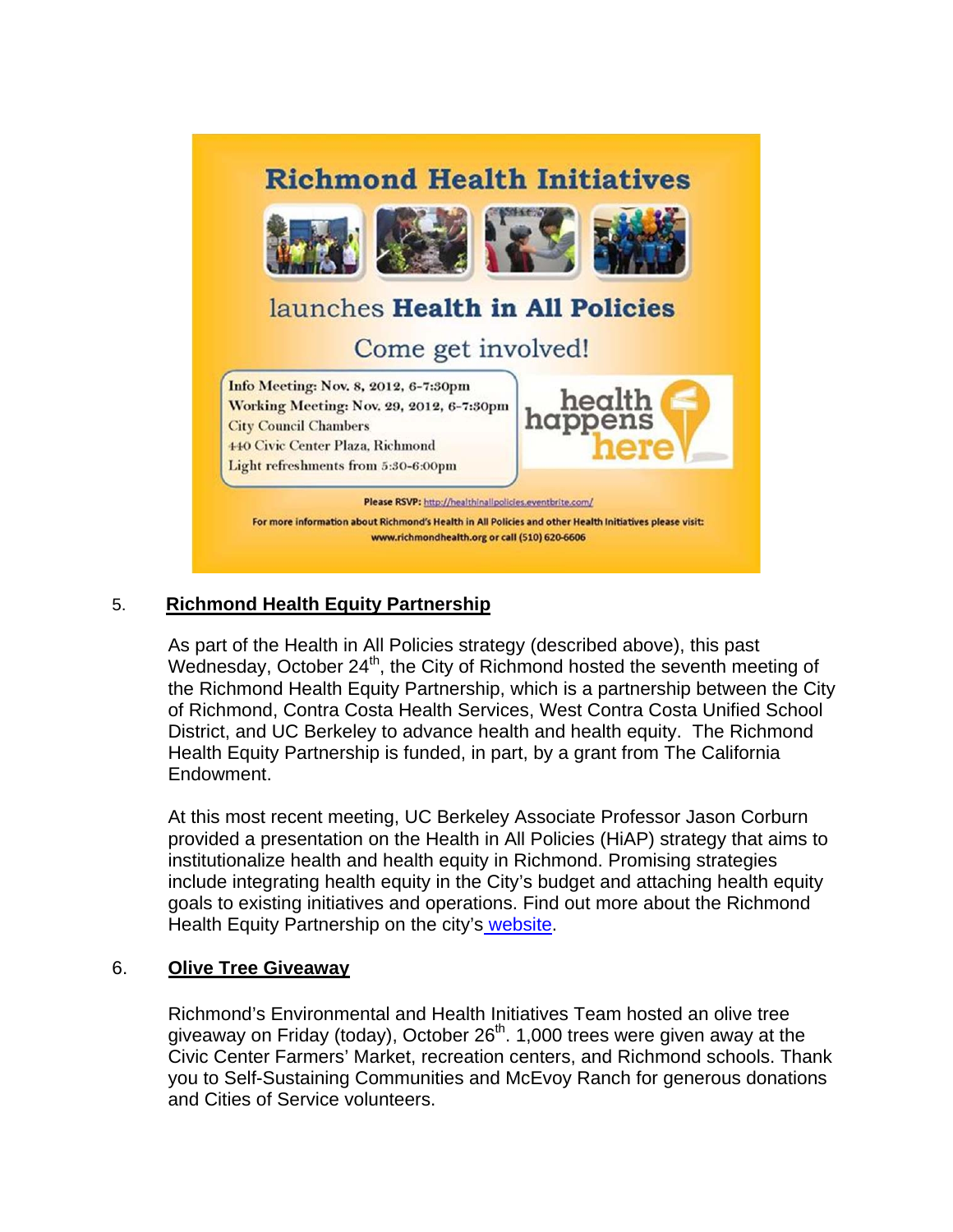

# 7. **Nicholl Park Lighting Upgrades**

The Environmental Initiatives Team recently completed a LED lighting upgrade for Nicholl Park walkways and tennis courts. The Nicholl Park lighting upgrade was the 35<sup>th</sup> City facility to receive energy efficiency lighting upgrades through the Smart Lights program. The Environmental Initiatives Team had previously completed lighting upgrades at the Recreation Complex and the Parks Yard. With the completion of Nicholl Park, the Environmental Initiatives Team has completed lighting upgrades on the entire City block. The project was a multi-department collaborative effort with the Parks Division assisting with trenching and troubleshooting power outages at several poles.

The project received an upfront energy efficiency rebate of \$13,522 dollars and will reduce greenhouse gas emissions by 7 tons annually. The lighting upgrade is expected to reduce the City's annual utility bills by \$3,921 and achieved a wattage reduction of eighty percent. The project is a perfect example of how the City is able to achieve better public safety, improve walkability, enhance recreation spaces, and reduce operating costs through energy efficiency initiatives.

Sometimes, pictures are, in fact, worth a thousand words: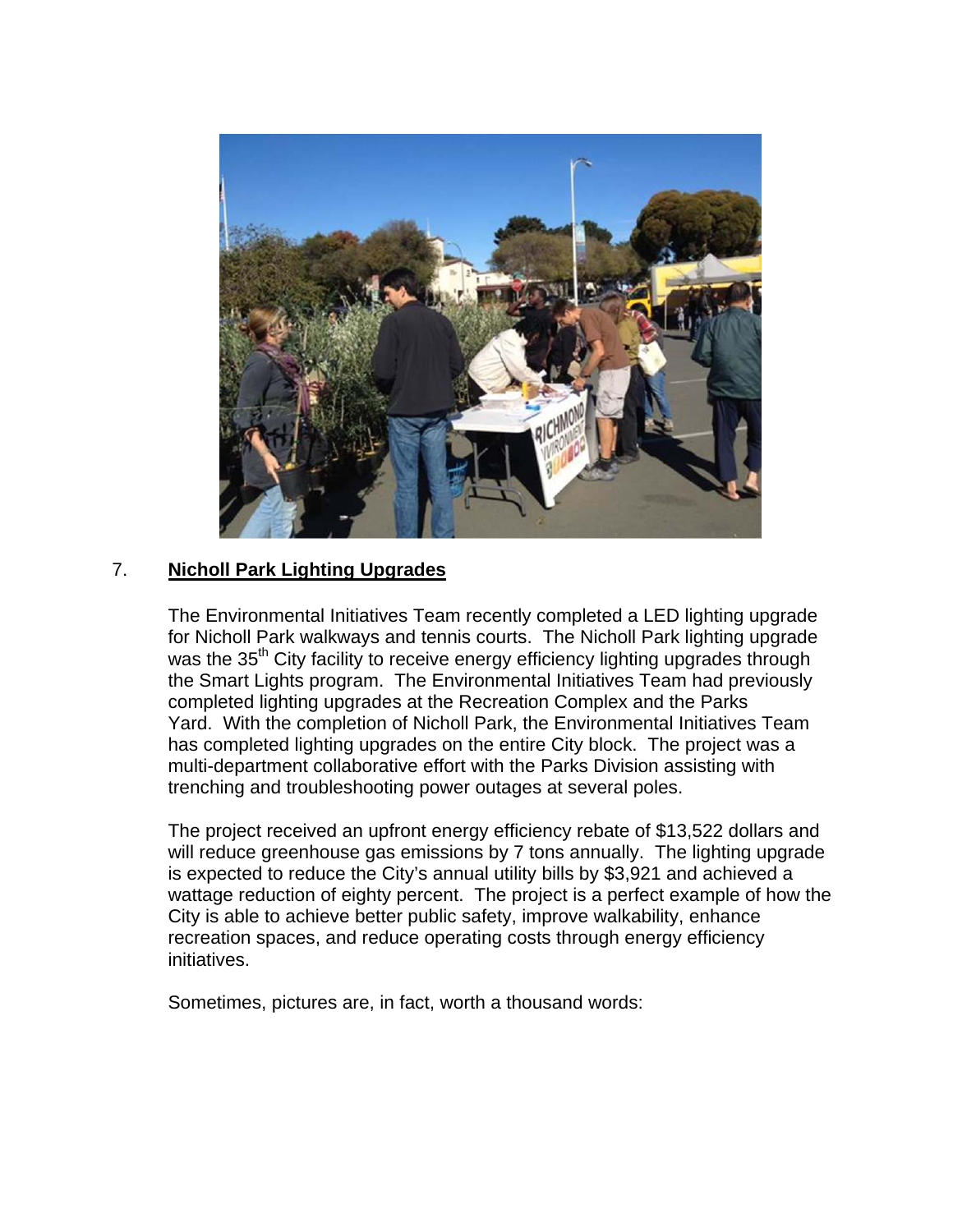







Before – Skate Park **After – Skate Park** 





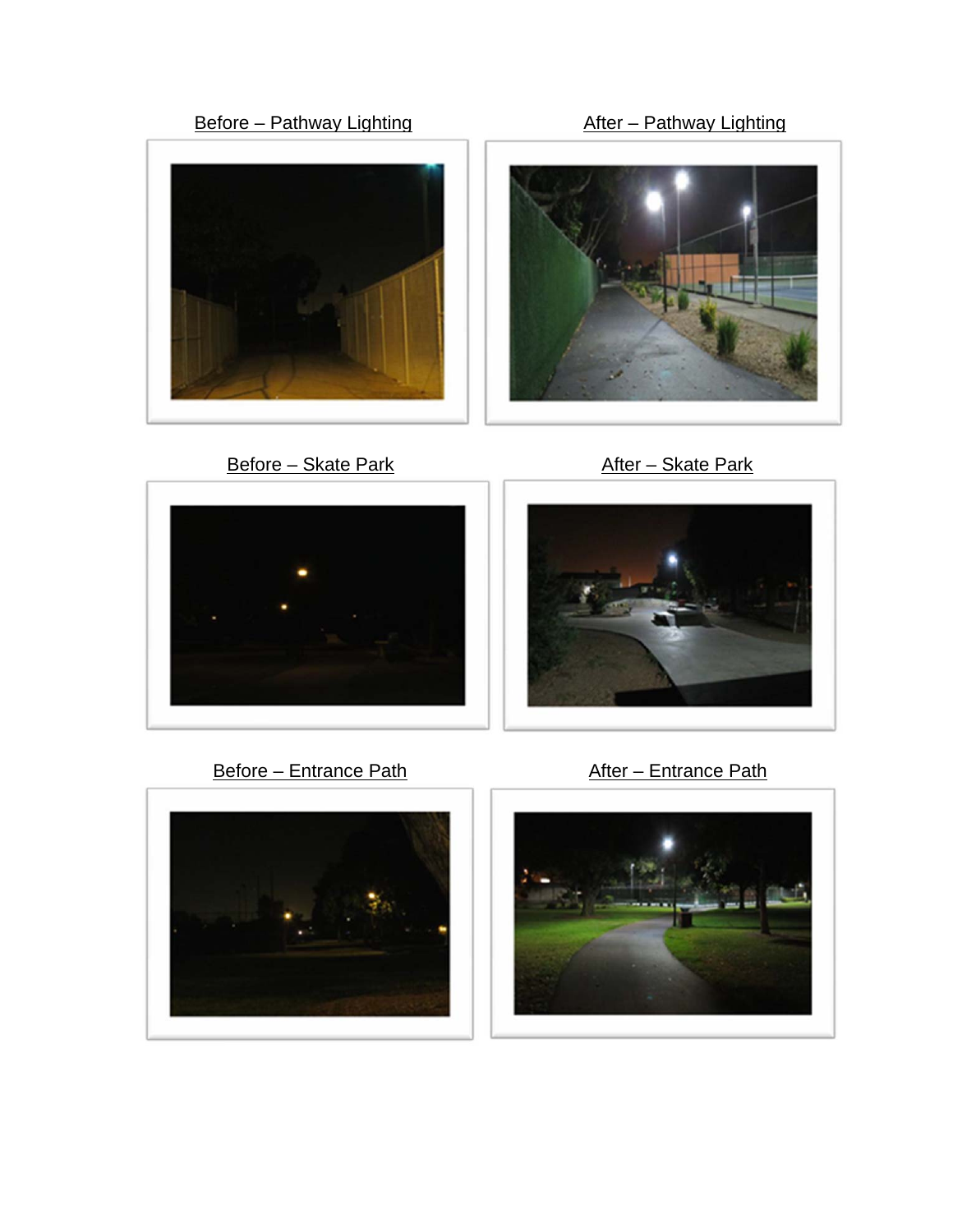# 8. **California Youth Energy Services (CYES)**

The Environmental Initiatives Team, Department of Employment and Training and non-profit Rising Sun Energy Services completed its 5th successful year of offering residents free energy services through the California Youth Energy Services (CYES) program. The CYES program hires and trains local youth to provide free in-home energy education and hardware installation to homeowners and renters. The CYES program demonstrated high success in the summer of 2012 in Richmond by providing employment and training to nine youth, ages 15- 22 and servicing 241 Richmond households with energy saving hardware and information.

CYES Energy Specialists installed the following materials in City of Richmond homes at no cost:

- **1,546** Compact fluorescent lamps
- **233** Efficient-flow showerheads & aerators
- **24** Retractable clotheslines
- **12** CFL torchiere lamps
- **152** Powerstrips
- **48** Feet of water heater pipe insulation

Of the Richmond households CYES served in 2012:

- **47%** were renters
- **95%** were low-moderate income households
- **34%** were primarily non-English speaking

The installation of these measures resulted in an annual reduction of **60,816**  kWh, **1,599** therms, and **308** gallons of water per minute, thereby reducing **50**  metric tons of carbon dioxide from entering the atmosphere. This is equivalent to **one** of the following CO2 greenhouse gas emission reductions:

- CO2 emissions from **5,605** gallons of gasoline
- CO2 emissions from **116** barrels of oil consumed
- Carbon sequestered annually from **10.7** acres of pine or fir forests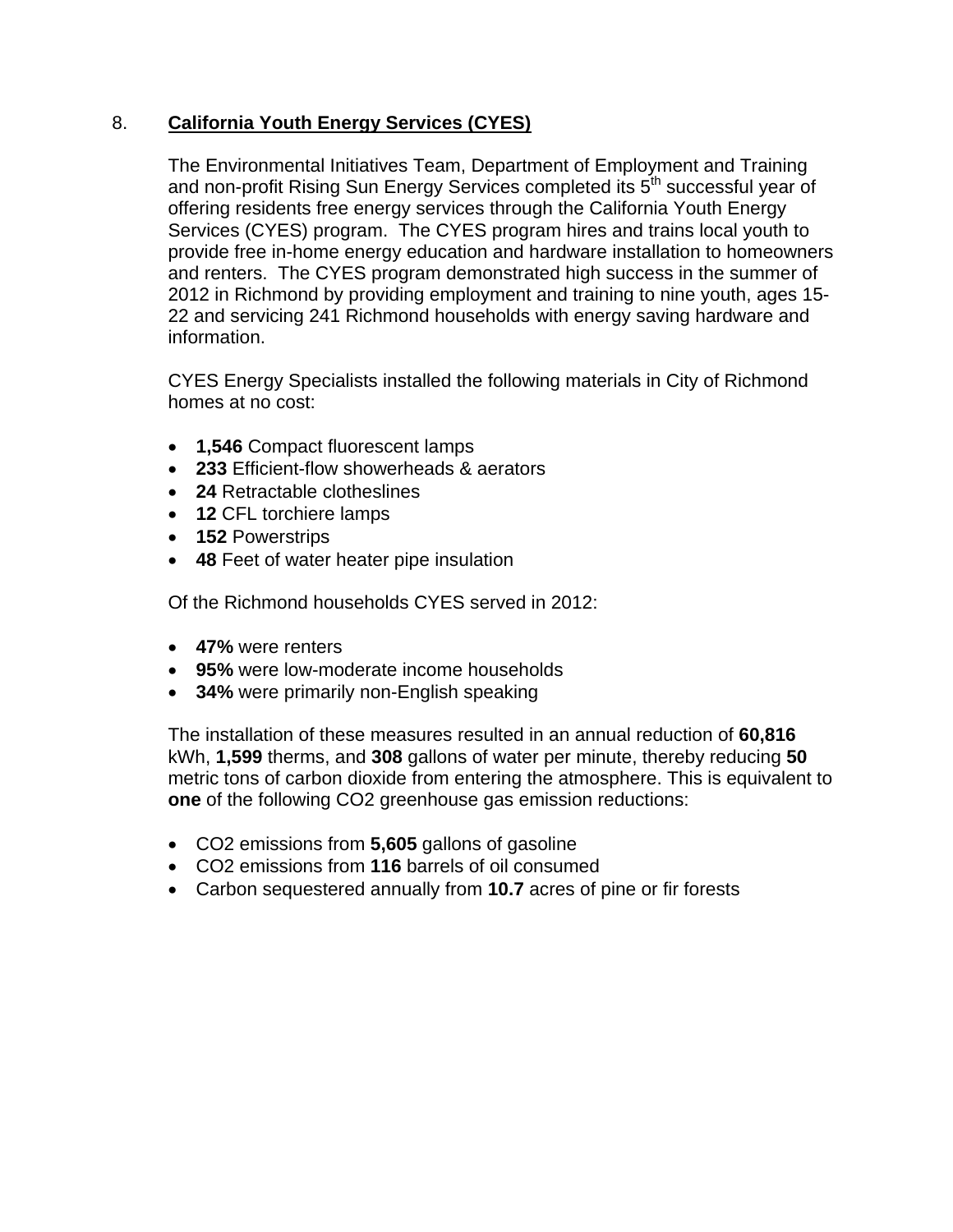

# 9. **City of Richmond Americans with Disabilities Act (ADA) Transition Plan**

The City of Richmond invites members of the public to view the draft of the City's ADA Transition Plan and offer comments. The Plan can be accessed on the City Manager's web page at http://www.ci.richmond.ca.us/index.aspx?nid=2526.



# 10. **West County Bi-Annual Community Emergency Response Teams (CERT) Drill**

On Saturday, October 20<sup>th</sup>, the City of Richmond Office of Emergency Services, the Richmond Fire Department, the El Cerrito Fire Department, and the San Pablo Police Department held their bi-annual CERT drill at the Richmond Fire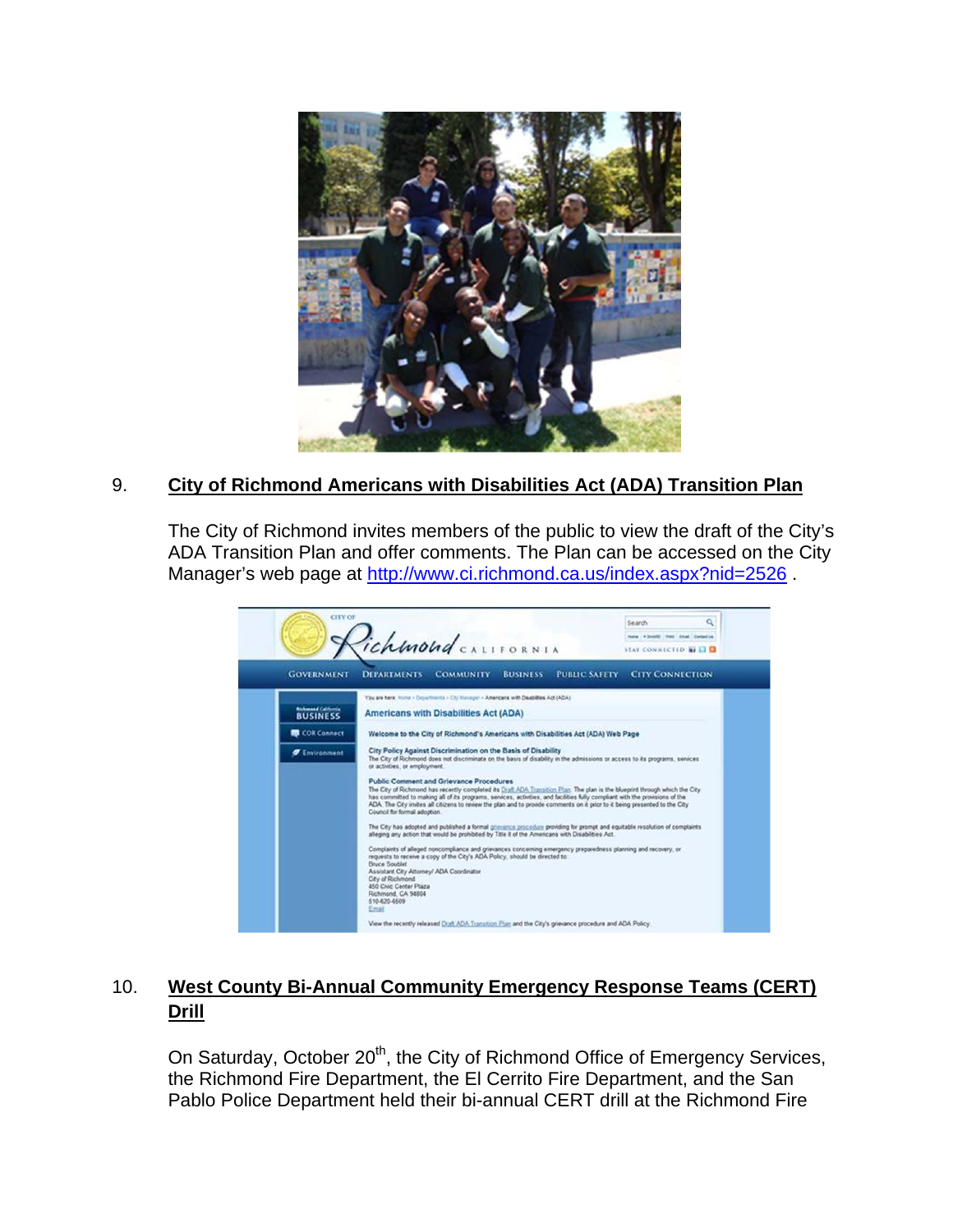Training Center. Over 150 CERT students participated in this exercise which is the culmination of twenty hours of training received over the past two months.

The training included instruction on:

- team development/management,
- emergency preparedness for individuals, families and neighborhoods,
- lifesaving medical operations I and II, which encompassed medical triage, fire suppression, utility control, and hazardous materials and terrorism awareness,
- sheltering in place,
- light search and rescue techniques,
- disaster psychology, and
- **e** effective communications.

For the drill, students were divided into various teams and with assistance from 15 different CERT instructors, they worked through a full day of rescue scenarios. Also participating in this year's drill was the nursing staff from the Greenridge Nursing Home in Richmond and the Richmond Youth Academy cadets. At the conclusion of the drill, all students received a certificate qualifying them to form emergency response teams in their neighborhoods. These teams will help residents become more self-sufficient and increase survivability during a disaster. The feedback from the participants was very positive as they were all anxious to begin their disaster preparedness work.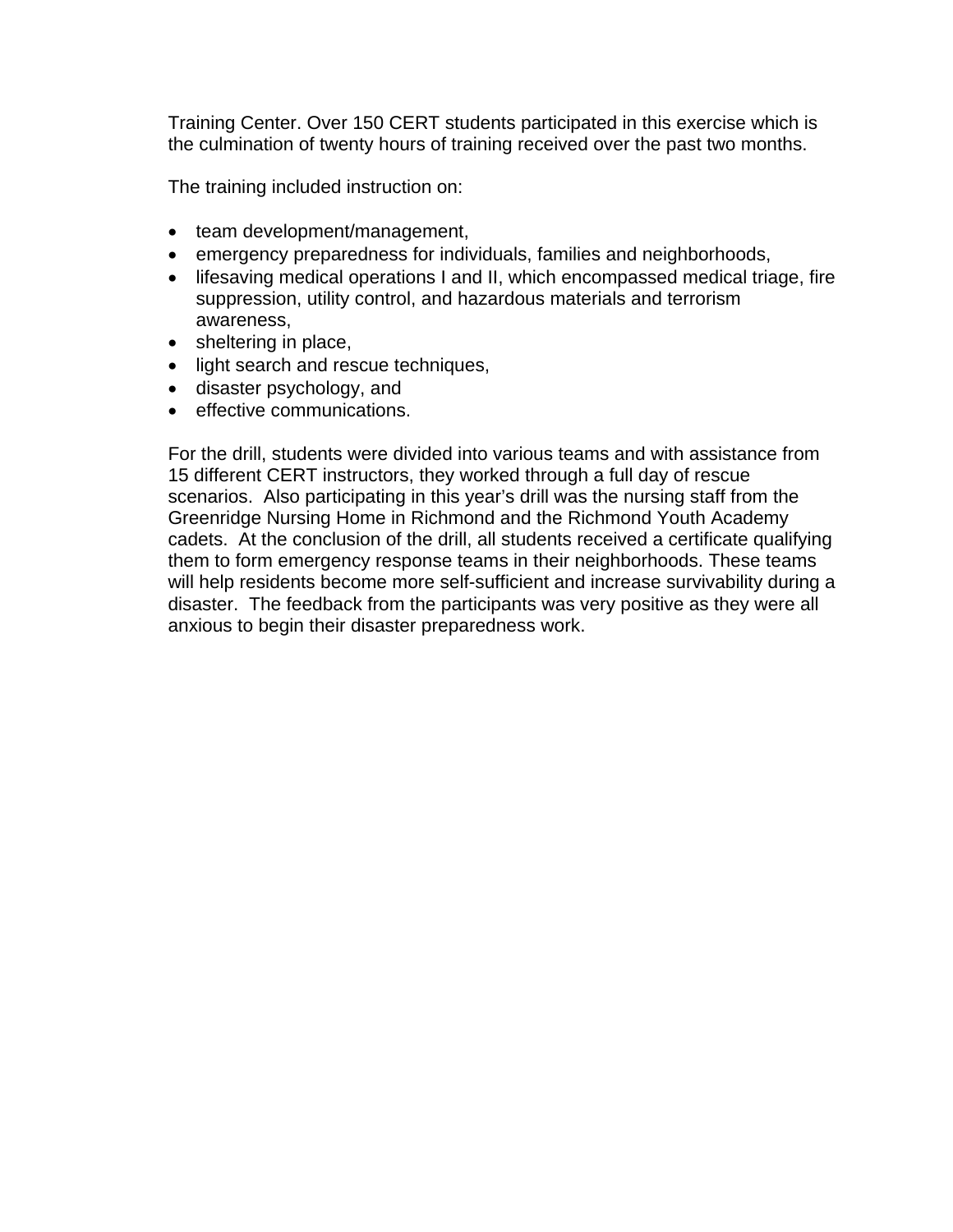

# 11. **City of Richmond Annual 2012 Charitable Giving Campaign**

The City of Richmond 2012 Employees Charitable Giving Campaign is underway. The annual campaign kick-off was held on Thursday, October  $25<sup>th</sup>$  in the lobby of the Auditorium. The event was well attended by City staff as well as local charitable federations and Richmond non-profit organizations. The goal of the campaign is for every employee to make a contribution - no matter the size. Even a one-time contribution of one dollar will go a long way towards making someone else's life more comfortable. Last year City employees raised \$44,809, an increase of \$11,553 over the previous year. This year's campaign will run from November  $1<sup>st</sup>$  through November  $30<sup>th</sup>$ , with a goal to raise \$45,000. Please contact Theresa Austin, Campaign Coordinator, for additional information at (510) 620-6891.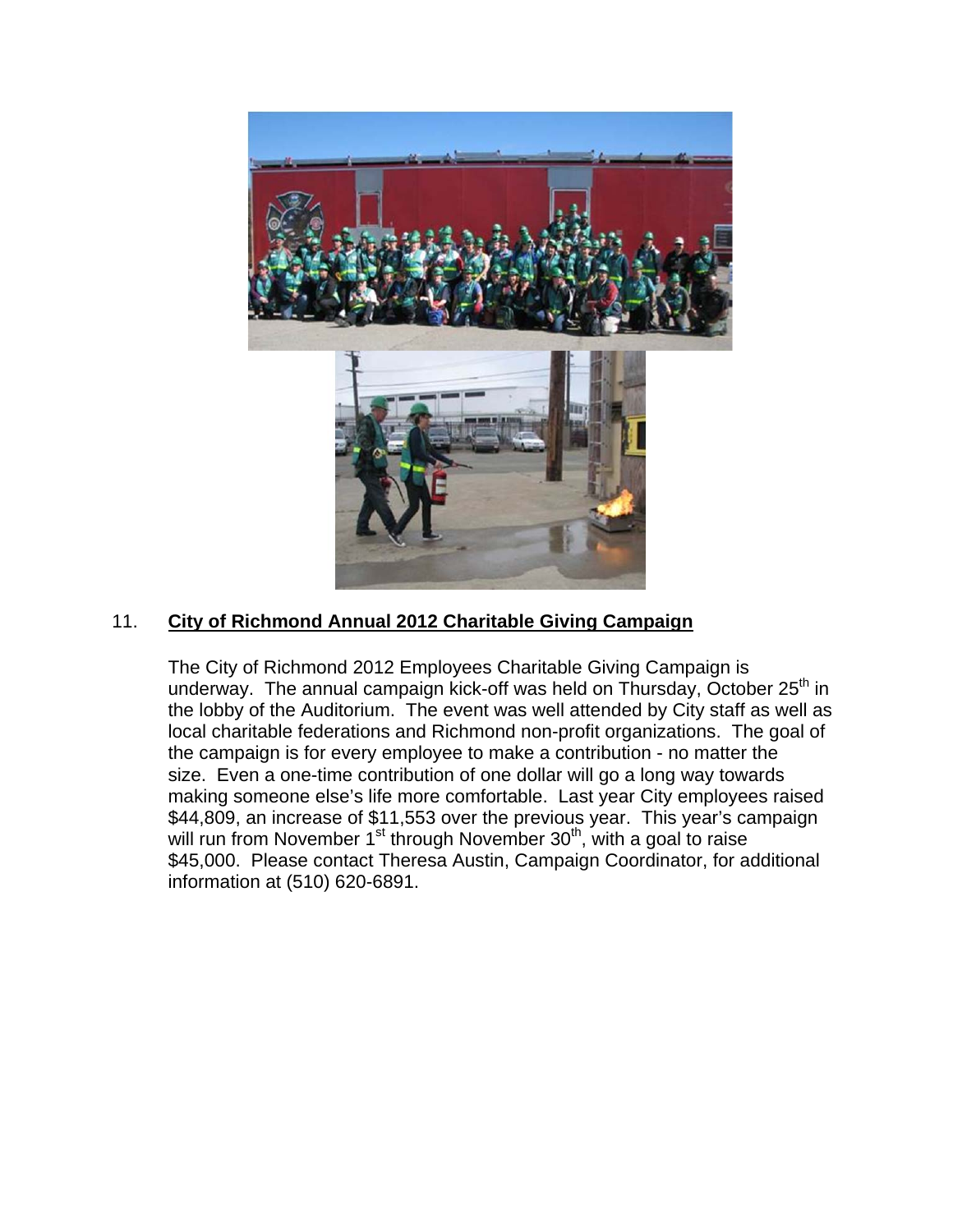

# 12. **Creating Supportive Schools for LGBTQ Youth in Contra Costa**

On Saturday, November 3<sup>rd</sup> from 9:00 AM to 3:30 PM, those interested will have the opportunity to join a day of learning and dialogue for adult allies to create supportive schools for LGBTQ youth in Contra Costa, hosted by Contra Costa Health Services and the Contra Costa LGBTQ Youth Advocacy Collaborative. Register at tinyurl.com/cclgbtyouth. The event will be held at 7230 Fairmont Ave in El Cerrito.

Topics Include:

- Welcoming Schools: strategies for more welcoming elementary schools
- Strategies for gender inclusive schools
- Advocating for your LGBTQ child
- How do I show up? Ally self-disclosure with LGBTQ youth
- Fair Education Act
- Know your rights/school discipline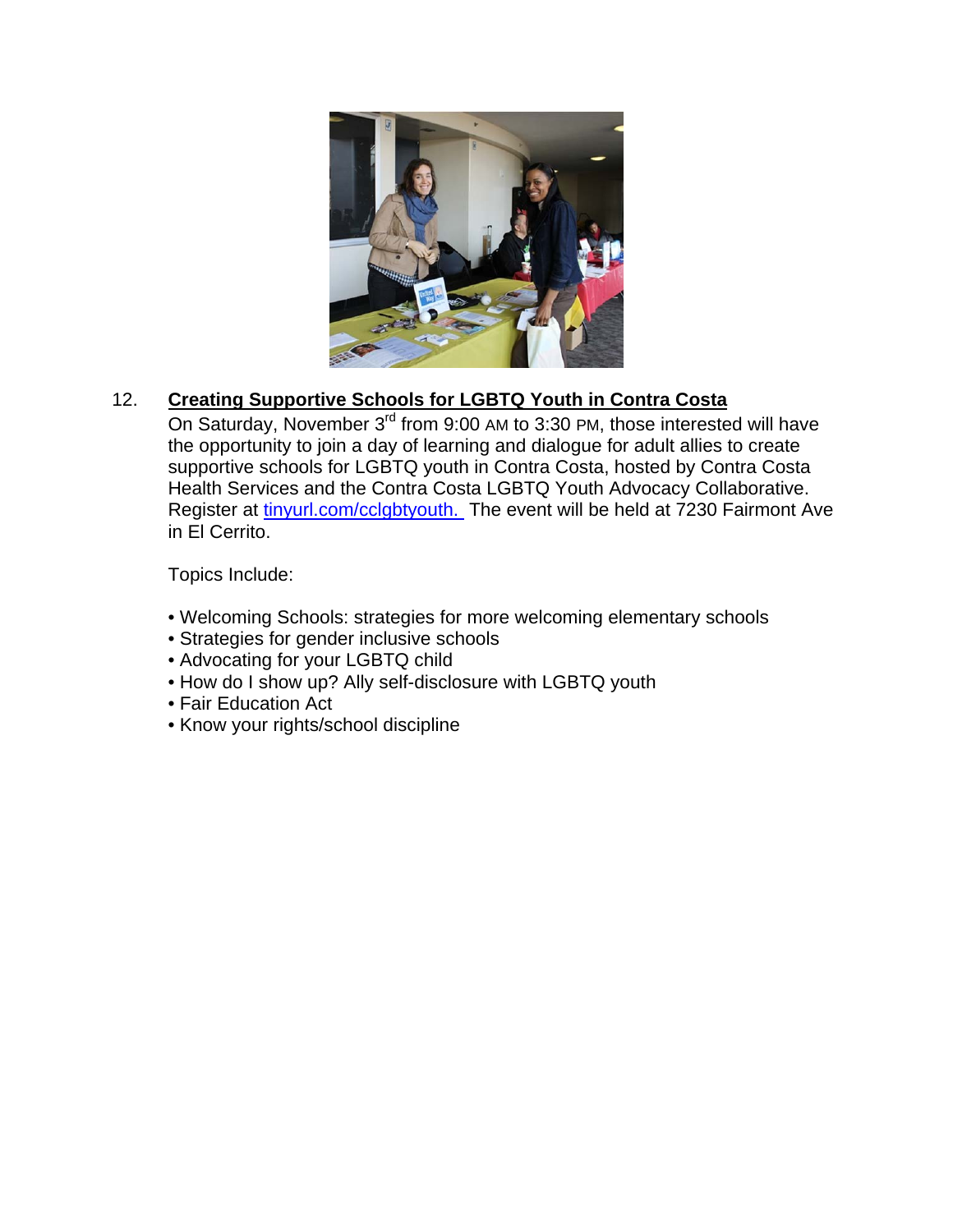

# 13. **Recreation Highlights**

#### Shields-Reid

The Shields-Reid Community Center Fitness Center improves! New flooring, wall decorations, and building location have made the Fitness Center more appealing. Natural light along with additional space allows users to be more comfortable while working out. Participation has significantly increased due to the partnership with the Weigh of Life Program through the Healthy Eating, Active Living Initiatives. The Fitness Center is currently open Monday through Friday from 10:00 AM to 5:30 PM.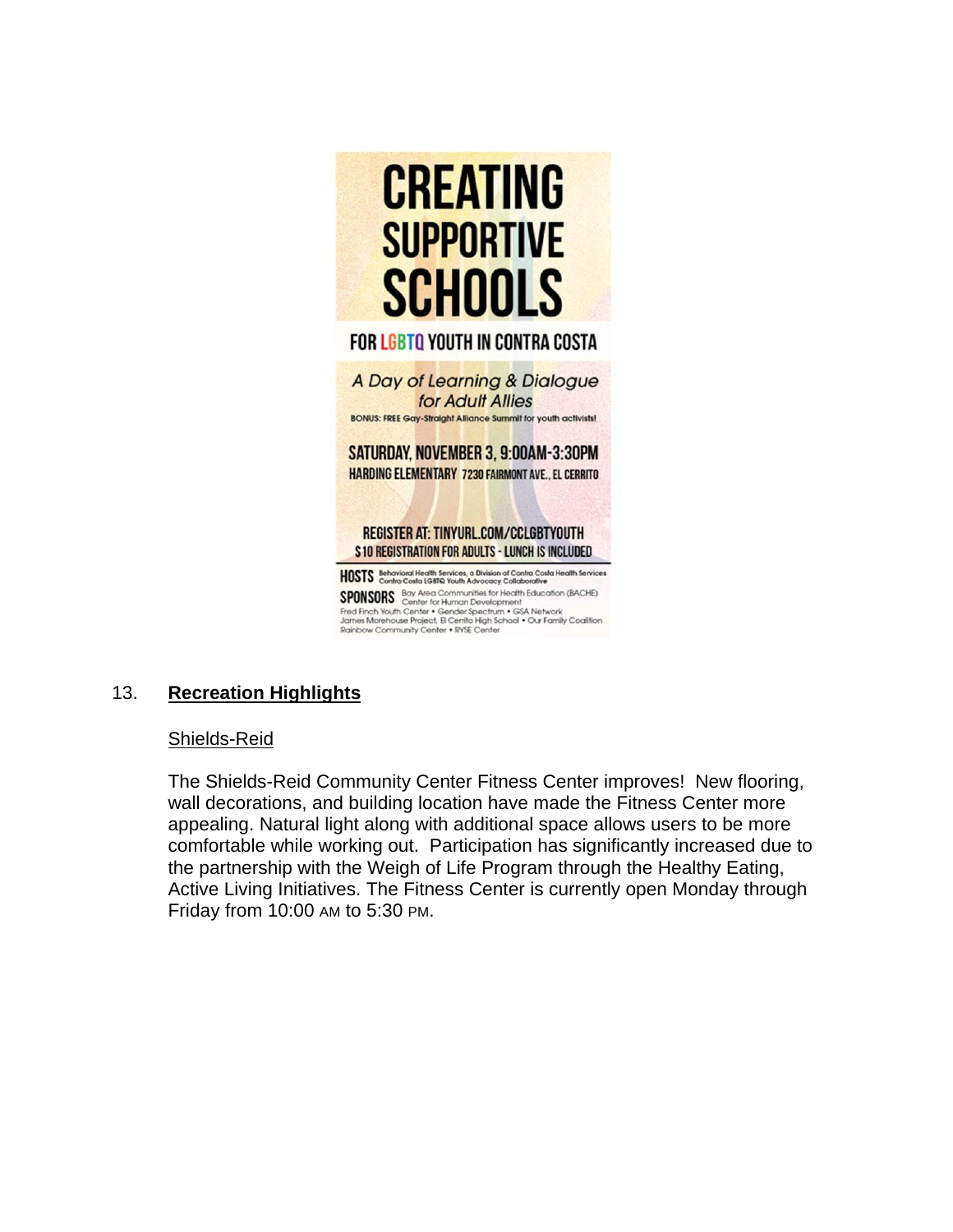



### Senior Center Sponsorship

The Richmond Senior Center Trust (Trust) officially kicked off their sponsorship campaign on October 12<sup>th</sup>. The Trust sent invitations to local businesses to contribute a gift or become a sponsor and within one week the Trust received a check from one business for \$150! The funds directly support the Trust which enhances Richmond senior activities and events. The Trust supplements class fees, offering a wider variety of classes and events seniors can choose from, and primarily supports the consistent growth of the Black History Celebration and Chinese New Year. Donations of all amounts are much appreciated by Richmond seniors. To learn more about becoming a sponsor or contributing a gift, contact Debbie Hernandez at 510-307-8086 or visit the City's Recreation webpage at http://www.ci.richmond.ca.us/index.aspx?nid=2653. Help enhance and bring some joy to a Richmond senior because a small donation will give a senior something to look forward and help them maintain a healthy lifestyle!

### Disabled Persons Recreation Center (DPRC)

The participants in the Adult Morning Program and Therapeutic Interactive Recreation Program are making the final touches to the decorations for the Halloween dance on Friday, October 26<sup>th</sup>. Through the Technical Learning Class, participants used iPads to select and download videos and music that will be shown during the dance. The projection TV screen will be the focal point of the graveyard scene.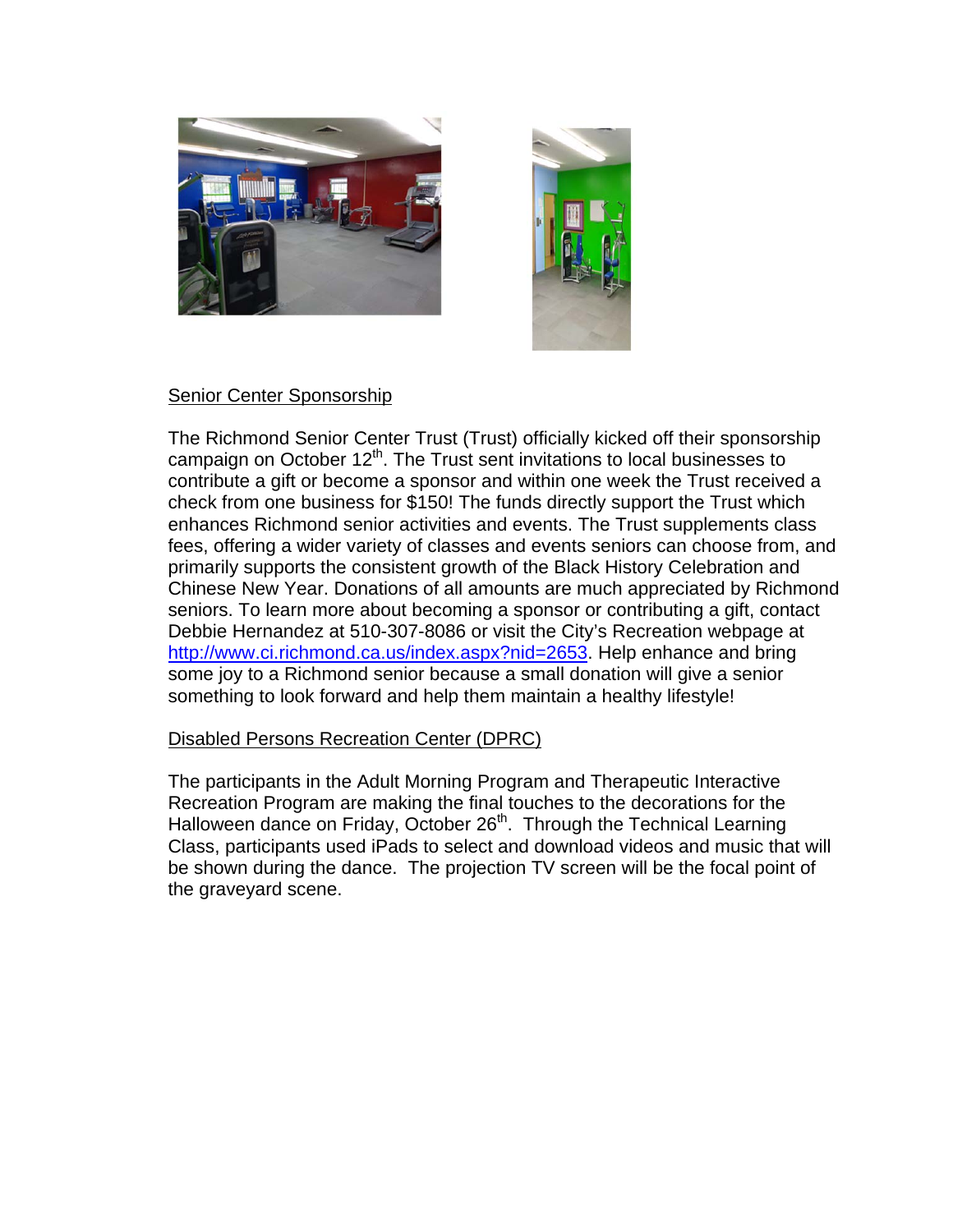

### Tennis Programs

The first ever Richmond/Nicholl USTA (US Tennis Association) Men's Team won its first USTA match at Nicholl Park last Saturday. This event consisted of three doubles matches, and the Nicholl Team prevailed 2-1. The Nicholl Team has 14 enthusiastic players, most of whom are playing together for the first time.

Next weekend, this team will be playing a match against the Claremont Team at Nicholl on Saturday at 1:00 PM, and then against one of the teams from Oakland at Laney College on Sunday. This season will run through mid-December and then start up again in March.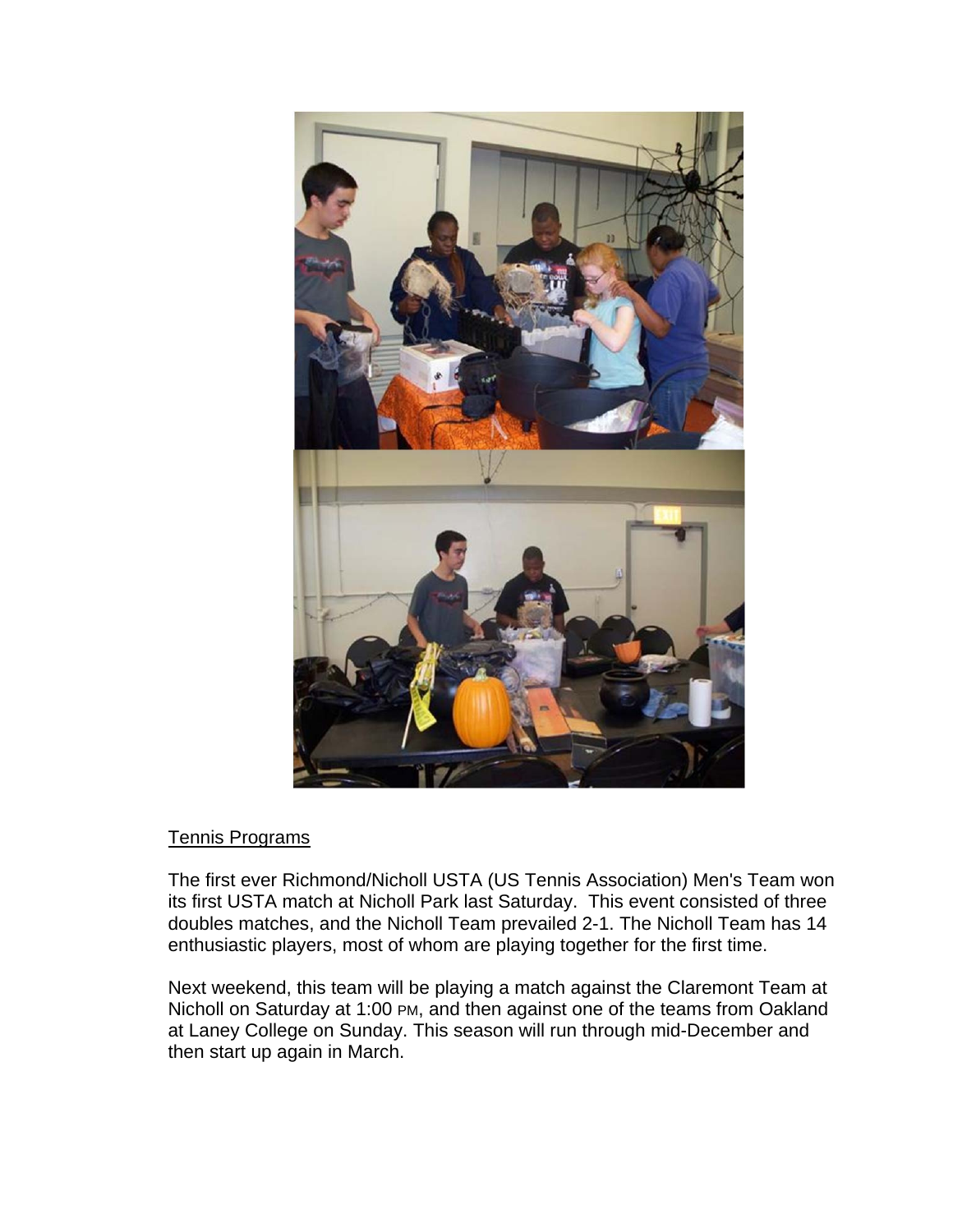The Recreation Department Adult Tennis Instruction class has attracted a number of women attendees and we hope a women's team will be launched in the spring.

### 14. **Public Works Updates**

Facilities Maintenance Division: The Carpenters replaced locksets at the Starlight building and have been working on various improvements at Fire Station #67.

The Painters are in the process of painting the interior of Fire Station #67.

The Electricians repaired the pedestrian walk lights at the Senior Center, repaired damaged fixtures at Cheese Park, and rectified various rain related failures throughout the City. Staff also attended a two-day training on traffic controllers.

Parks and Landscaping Division: During the State Court Park Arbor Day tree planting event on Saturday, October 20<sup>th</sup>, there were 28 redwood trees planted.



State Court Park Tree Planting Event

Crews performed weed abatement along the Richmond Parkway from Ohio Avenue to Hensley Street, landscaped along Cutting and Carlson Boulevards, poured a concrete bridge deck for the new Booker T. Anderson Park pedestrian bridge, and continued landscape maintenance in Hilltop.